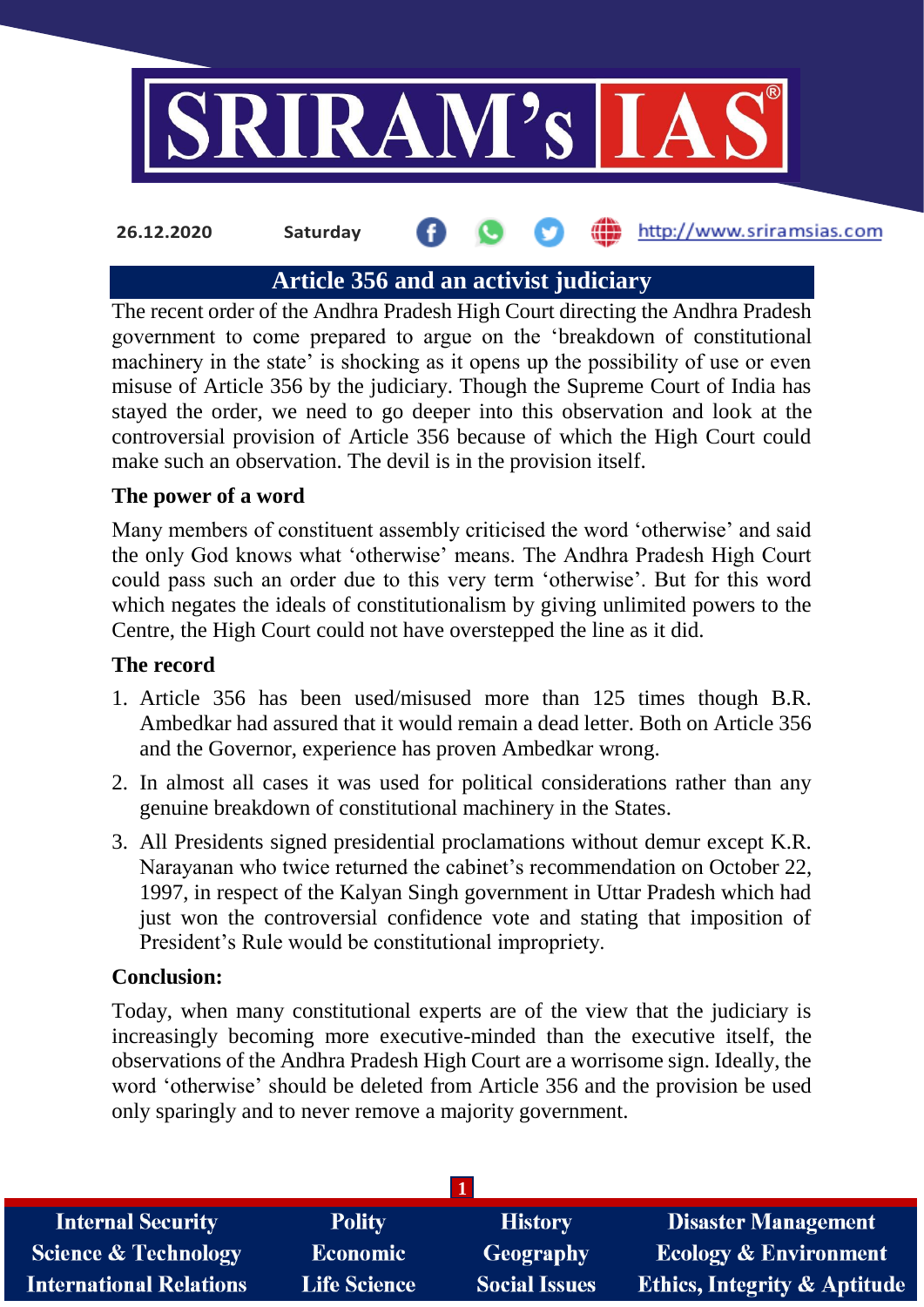

Judicial activism may be good as a rare exception but an activist judiciary is neither good for the country nor for the judiciary itself as it would encourage the government to appoint committed judges. Sometimes even the collegium's recommendations on the transfer of judges and chief justices today look more like an executive order transferring IAS officers.

## **Background:**

**Article 356.** Provisions in case of failure of constitutional machinery in State

(1) If the President, on receipt of a report from the Governor of the State **or otherwise**, is satisfied that a situation has arisen in which the government of the State cannot be carried on in accordance with the provisions of this Constitution, the President may be Proclamation

(a) assume to himself all or any of the functions of the Government of the State and all or any of the powers vested in or exercisable by the Governor or anybody or authority in the State other than the Legislature of the State;

(b) declare that the powers of the Legislature of the State shall be exercisable by or under the authority of Parliament;

## **Recharging DTH**

## **Highlights:**

- 1. The Union Cabinet's approval of a revised scheme for the Direct-to-Home (DTH) television distribution sector beginning with 100% FDI brings a measure of calm to an industry buffeted by technological change and revenue pressures this year.
- 2. Under the new norms, the licence period will go up to 20 years from the present 10, and, importantly, the fee has been reduced to 8% of Adjusted Gross Revenue, after setting off service tax, as opposed to 10% on Gross Revenue now.
- 3. The DTH operators have also been facing a challenge from high bandwidth Internet and new generation entertainment providers using Over The Top (OTT) channels that are chipping away at their urban viewer base so valuable to advertisers.

| <b>Disaster Management</b>              |  |  |  |  |  |
|-----------------------------------------|--|--|--|--|--|
| <b>Ecology &amp; Environment</b>        |  |  |  |  |  |
| <b>Ethics, Integrity &amp; Aptitude</b> |  |  |  |  |  |
|                                         |  |  |  |  |  |